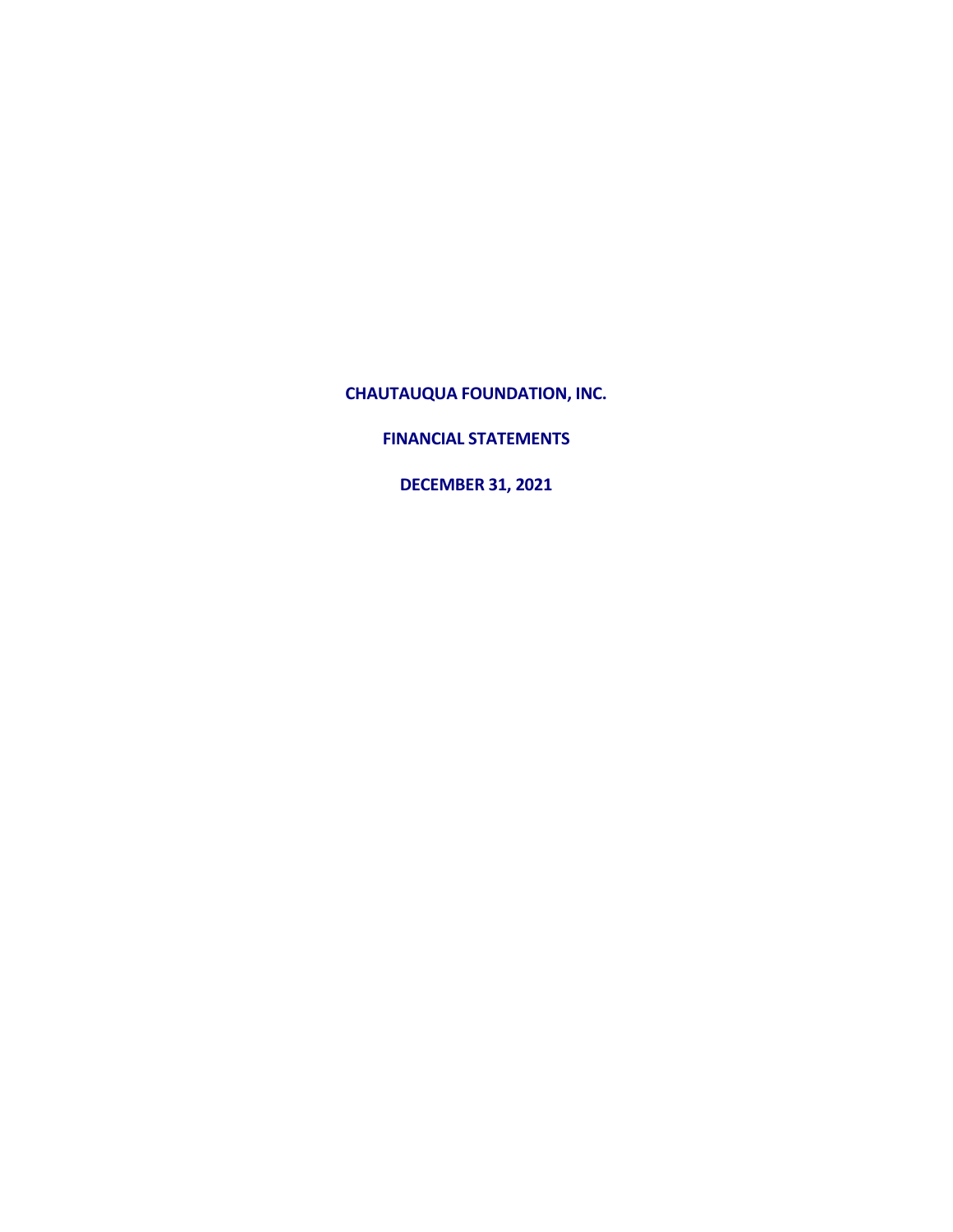

CERTIFIED PUBLIC ACCOUNTANTS

Cyclorama Building | 369 Franklin Street | Buffalo, NY 14202

p:716.856.3300 | f:716.856.2524 | www.LumsdenCPA.com

**INDEPENDENT AUDITORS' REPORT**

The Board of Directors Chautauqua Foundation, Inc.

# **Opinion**

We have audited the statements of financial position of Chautauqua Foundation, Inc. (the Foundation) as of December 31, 2021 and 2020, and the related statements of activities and cash flows for the years then ended, and the related notes to the financial statements.

In our opinion, the accompanying financial statements present fairly, in all material respects, the financial position of the Foundation as of December 31, 2021 and 2020, and the changes in its net assets and cash flows for the years then ended, in accordance with accounting principles generally accepted in the United States of America (GAAP).

## **Basis for Opinion**

We conducted our audits in accordance with auditing standards generally accepted in the United States of America (GAAS). Our responsibilities under those standards are further described in the Auditors' Responsibilities for the Audit of the Financial Statements section of our report. We are required to be independent of the Foundation, and to meet our other ethical responsibilities, in accordance with the relevant ethical requirements relating to our audits. We believe that the audit evidence we have obtained is sufficient and appropriate to provide a basis for our audit opinion.

### **Responsibilities of Management for the Financial Statements**

Management is responsible for the preparation and fair presentation of the financial statements in accordance with GAAP, and for the design, implementation, and maintenance of internal control relevant to the preparation and fair presentation of financial statements that are free from material misstatement, whether due to fraud or error.

In preparing the financial statements, management is required to evaluate whether there are conditions or events, considered in the aggregate, that raise substantial doubt about the Foundation's ability to continue as a going concern for one year after the date the financial statements are issued.

# **Auditors' Responsibilities for the Audit of the Financial Statements**

Our objectives are to obtain reasonable assurance about whether the financial statements as a whole are free from material misstatement, whether due to fraud or error, and to issue an auditors' report that includes our opinion. Reasonable assurance is a high level of assurance but is not absolute assurance and therefore is not a guarantee that an audit conducted in accordance with GAAS will always detect a material misstatement when it exists. The risk of not detecting a material misstatement resulting from fraud is higher than one resulting from error, as fraud may involve collusion, forgery, intentional omissions, misrepresentations, or the override of internal control. Misstatements are considered material if there is a substantial likelihood that, individually or in the aggregate, they would influence the judgment made by a reasonable user based on the financial statements.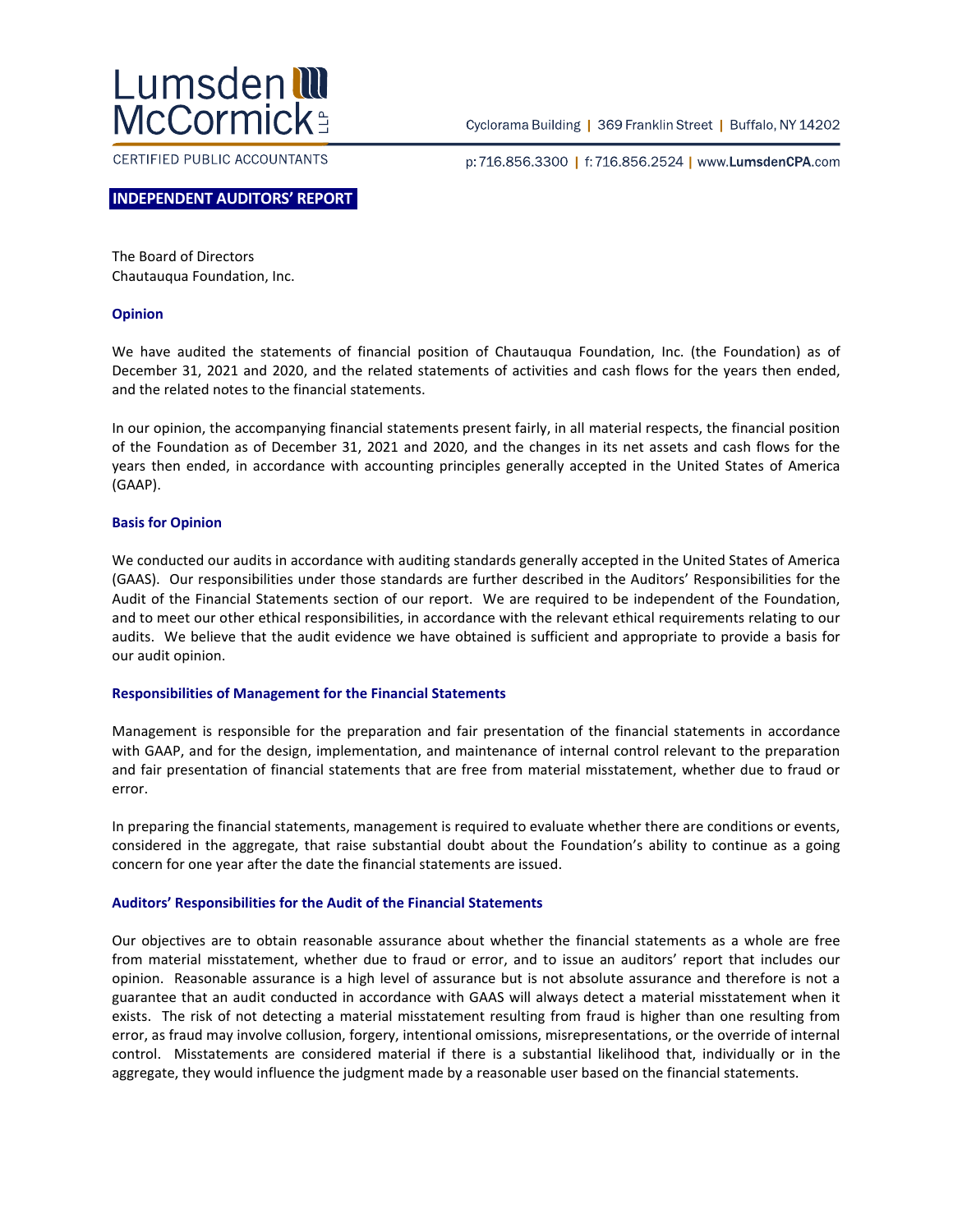In performing an audit in accordance with GAAS, we:

- Exercise professional judgment and maintain professional skepticism throughout the audit.
- Identify and assess the risks of material misstatement of the financial statements, whether due to fraud or error, and design and perform audit procedures responsive to those risks. Such procedures include examining, on a test basis, evidence regarding the amounts and disclosures in the financial statements.
- Obtain an understanding of internal control relevant to the audit in order to design audit procedures that are appropriate in the circumstances, but not for the purpose of expressing an opinion on the effectiveness of the Foundation's internal control. Accordingly, no such opinion is expressed.
- Evaluate the appropriateness of accounting policies used and the reasonableness of significant accounting estimates made by management, as well as evaluate the overall presentation of the financial statements.
- Conclude whether, in our judgment, there are conditions or events, considered in the aggregate, that raise substantial doubt about the Foundation's ability to continue as a going concern for a reasonable period of time.

We are required to communicate with those charged with governance regarding, among other matters, the planned scope and timing of the audit, significant audit findings, and certain internal control related matters that we identified during the audit.

umiden & McCormick, 220 April 7, 2022

2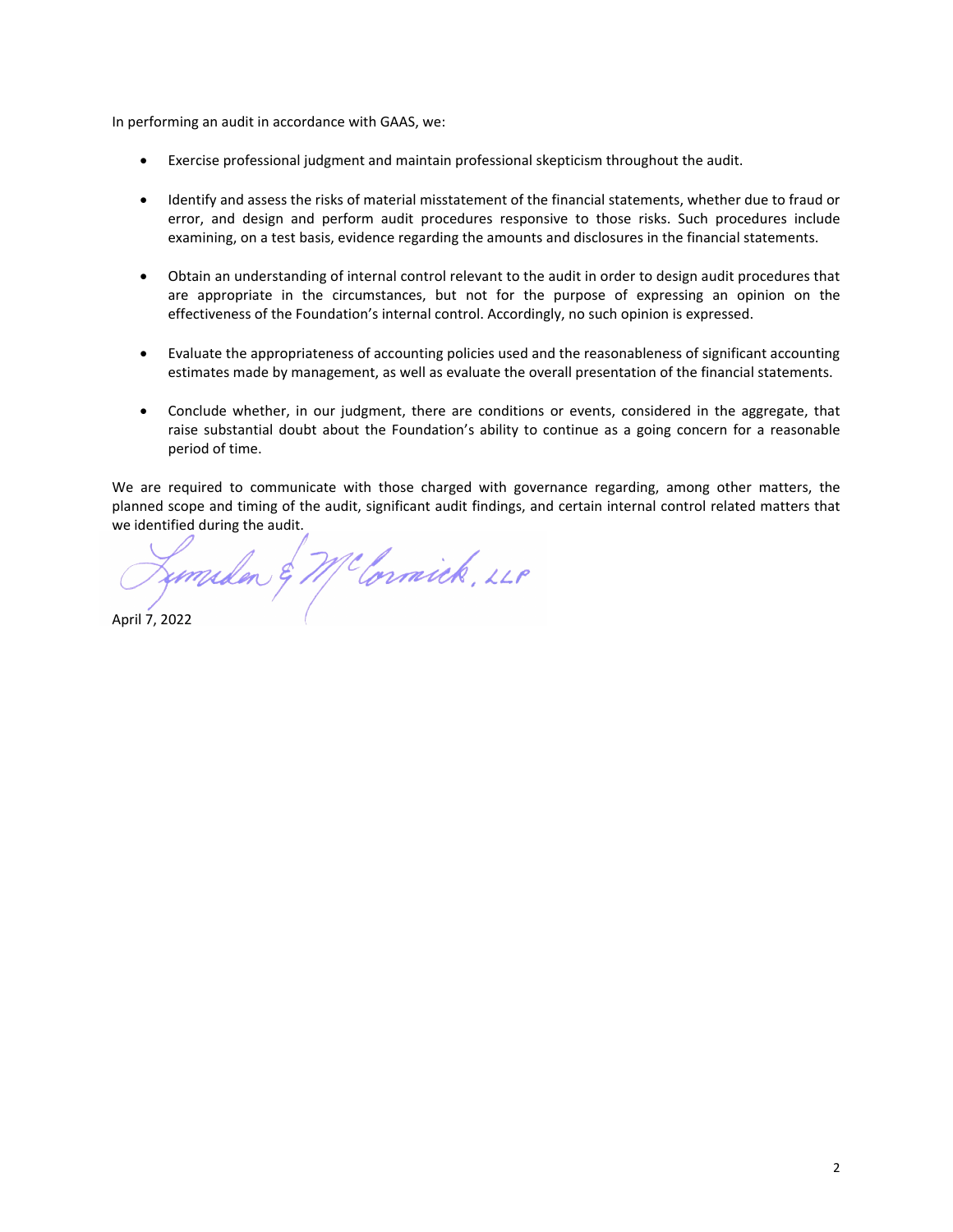# CHAUTAUQUA FOUNDATION, INC.

# **Statements of Financial Position**

| December 31,                          |    | 2021             | 2020        |
|---------------------------------------|----|------------------|-------------|
|                                       |    |                  |             |
| <b>Assets:</b>                        |    |                  |             |
| Cash                                  | \$ | $1,250,851$ \$   | 1,199,430   |
| Contributions receivable (Note 2)     |    | 941,680          | 2,270,341   |
| Investments (Note 3)                  |    | 133,861,941      | 113,463,972 |
| Split-interest agreements             |    | 5,236,353        | 4,143,328   |
| Other assets                          |    | 425,519          | 578,800     |
|                                       |    |                  |             |
|                                       | s  | $141,716,344$ \$ | 121,655,871 |
|                                       |    |                  |             |
| <b>Liabilities and Net Assets:</b>    |    |                  |             |
| Liabilities:                          |    |                  |             |
| Payable to the Institution (Note 4)   | \$ | $1,428,028$ \$   | 1,201,912   |
| Accounts payable and accrued expenses |    | 53,970           | 50,216      |
|                                       |    | 1,481,998        | 1,252,128   |
|                                       |    |                  |             |
| <b>Net Assets (Note 5):</b>           |    |                  |             |
| Without donor restrictions            |    | 6,885,646        | 5,979,246   |
| With donor restrictions               |    | 133,348,700      | 114,424,497 |
|                                       |    | 140,234,346      | 120,403,743 |
|                                       |    |                  |             |
|                                       | S. | 141,716,344 \$   | 121,655,871 |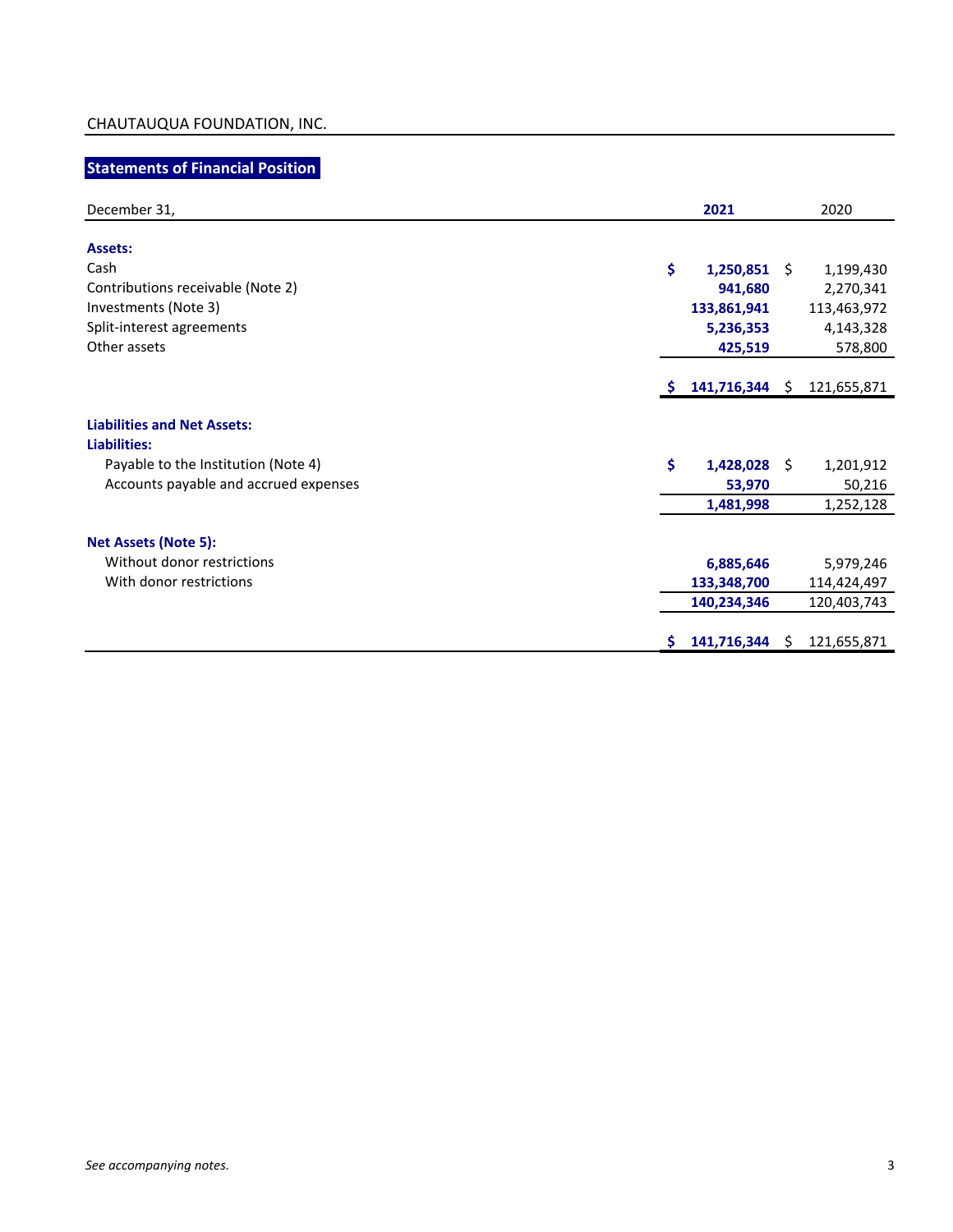# **Statement of Activities**

| For the year ended December 31, | 2021 |
|---------------------------------|------|

|                                              | <b>Net Assets</b>   |                     |          |               |  |
|----------------------------------------------|---------------------|---------------------|----------|---------------|--|
|                                              | <b>Without</b>      | <b>With</b>         |          |               |  |
|                                              | <b>Donor</b>        | <b>Donor</b>        |          |               |  |
|                                              | <b>Restrictions</b> | <b>Restrictions</b> |          | <b>Total</b>  |  |
| Revenues:                                    |                     |                     |          |               |  |
| Contributions:                               |                     |                     |          |               |  |
| Endowment                                    | \$<br>246,231       | 3,846,693<br>Ŝ.     | <b>S</b> | 4,092,924     |  |
| Other                                        |                     | 14,046              |          | 14,046        |  |
| Change in value of split-interest agreements |                     | 431,661             |          | 431,661       |  |
| Investment income                            | 889,938             | 19,508,021          |          | 20,397,959    |  |
| <b>Total revenues</b>                        | 1,136,169           | 23,800,421          |          | 24,936,590    |  |
| Expenses:                                    |                     |                     |          |               |  |
| Program:                                     |                     |                     |          |               |  |
| Endowment direct support                     | 4,435,384           |                     |          | 4,435,384     |  |
| Support from other funds                     | 30,818              |                     |          | 30,818        |  |
| General and administrative                   | 639,785             |                     |          | 639,785       |  |
| <b>Total expenses</b>                        | 5,105,987           |                     |          | 5,105,987     |  |
| Net assets released from restrictions        | 4,876,218           | (4,876,218)         |          |               |  |
| <b>Change in net assets</b>                  | 906,400             | 18,924,203          |          | 19,830,603    |  |
| Net assets - beginning                       | 5,979,246           | 114,424,497         |          | 120,403,743   |  |
| Net assets - ending                          | \$<br>6,885,646     | \$133,348,700       |          | \$140,234,346 |  |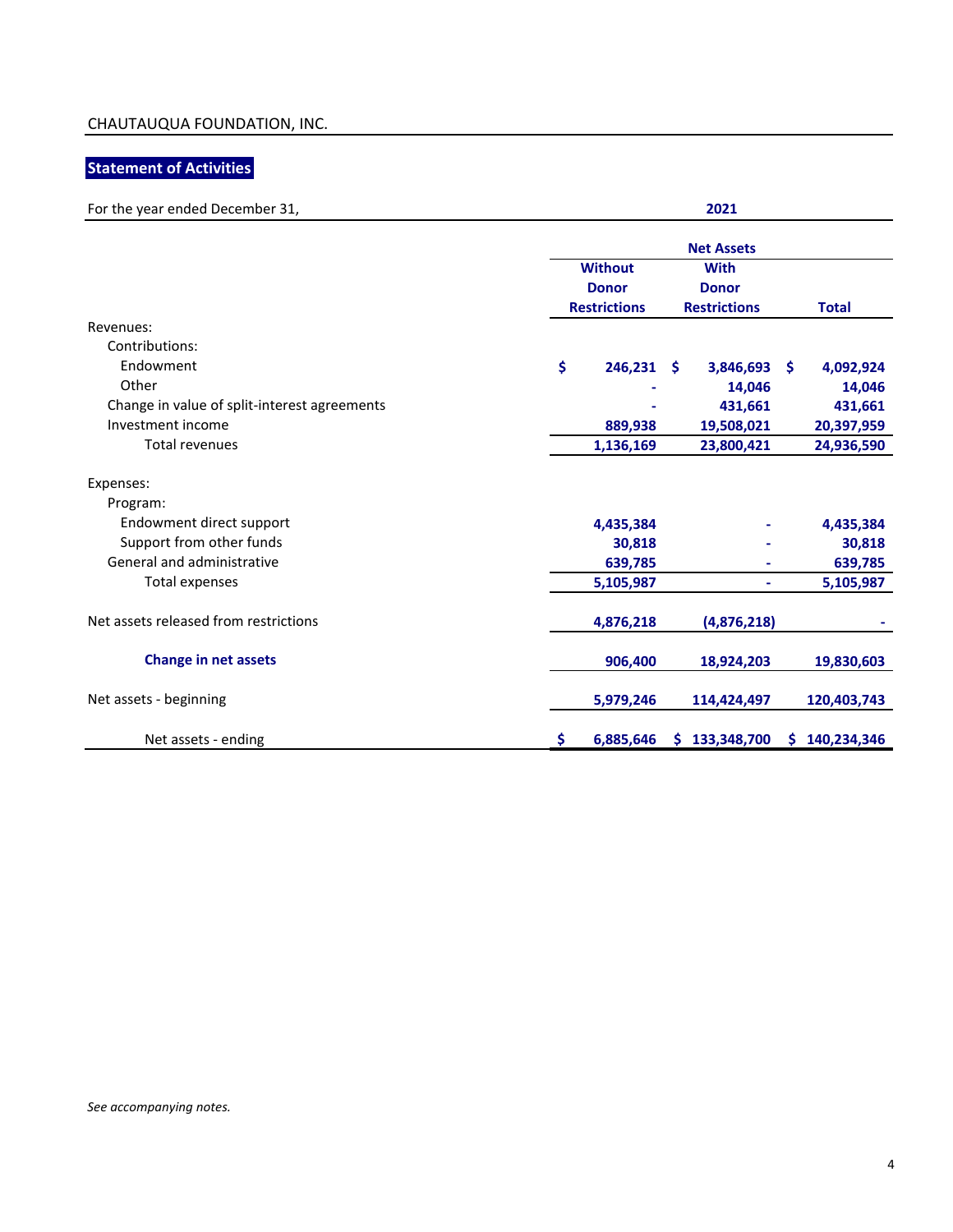# **Statement of Activities**

| For the year ended December 31, | 2020 |
|---------------------------------|------|

|                                              | <b>Net Assets</b> |              |      |               |    |               |
|----------------------------------------------|-------------------|--------------|------|---------------|----|---------------|
|                                              |                   | Without      |      | With          |    |               |
|                                              |                   | Donor        |      | Donor         |    |               |
|                                              |                   | Restrictions |      | Restrictions  |    | Total         |
| Revenues:                                    |                   |              |      |               |    |               |
| Contributions:                               |                   |              |      |               |    |               |
| Endowment                                    | \$                | 855,236      | - \$ | 3,452,276     | S. | 4,307,512     |
| Other                                        |                   |              |      | 85,462        |    | 85,462        |
| Change in value of split-interest agreements |                   |              |      | (306, 298)    |    | (306, 298)    |
| Investment income                            |                   | 616,953      |      | 13,223,846    |    | 13,840,799    |
| <b>Total revenues</b>                        |                   | 1,472,189    |      | 16,455,286    |    | 17,927,475    |
| Expenses:<br>Program:                        |                   |              |      |               |    |               |
| Endowment direct support                     |                   | 4,450,000    |      |               |    | 4,450,000     |
| Support from other funds                     |                   | 97,429       |      |               |    | 97,429        |
| General and administrative                   |                   | 613,814      |      |               |    | 613,814       |
| <b>Total expenses</b>                        |                   | 5,161,243    |      |               |    | 5,161,243     |
| Net assets released from restrictions        |                   | 4,965,026    |      | (4,965,026)   |    |               |
| <b>Change in net assets</b>                  |                   | 1,275,972    |      | 11,490,260    |    | 12,766,232    |
| Net assets - beginning                       |                   | 4,703,274    |      | 102,934,237   |    | 107,637,511   |
| Net assets - ending                          | \$                | 5,979,246    |      | \$114,424,497 |    | \$120,403,743 |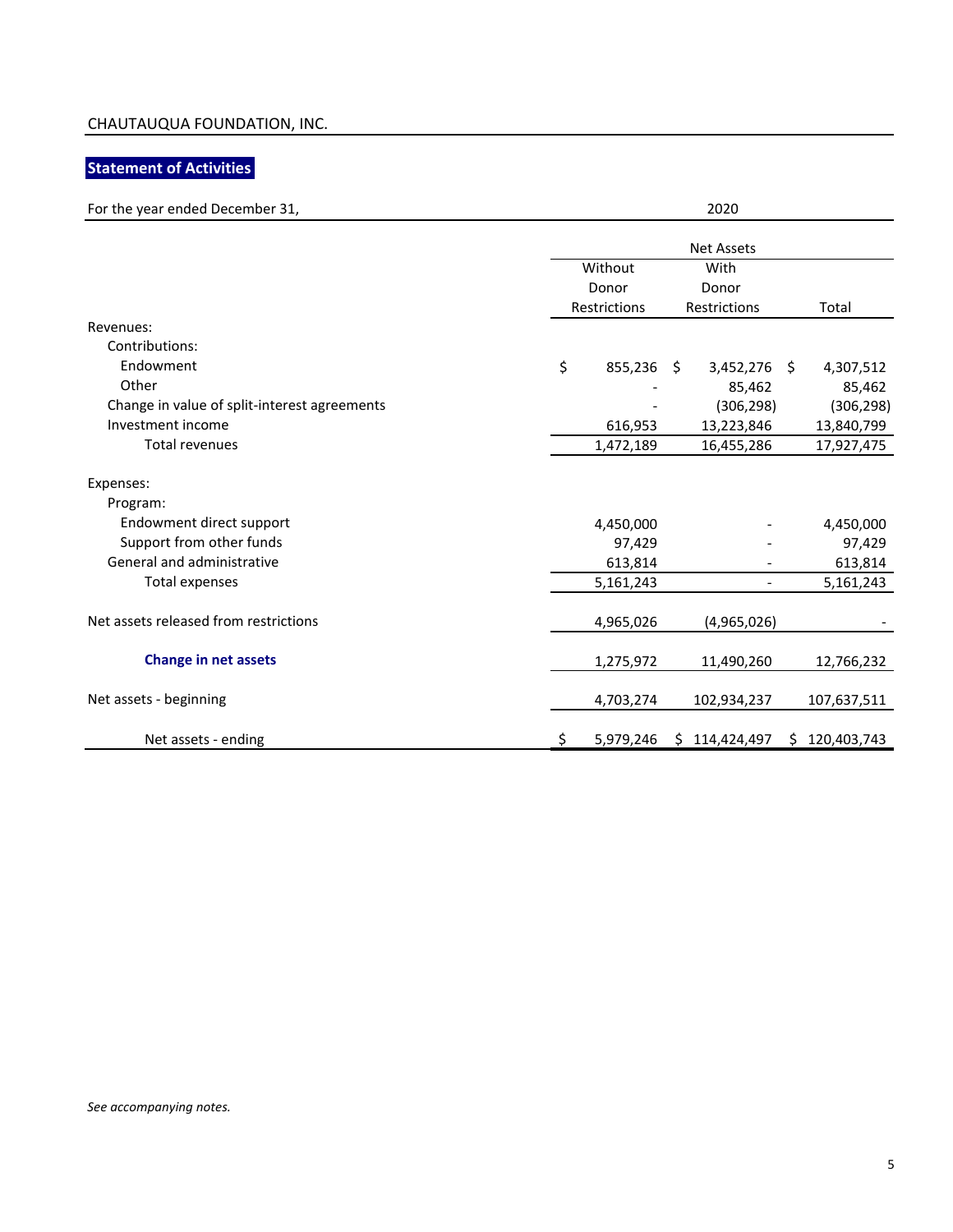# CHAUTAUQUA FOUNDATION, INC.

# **Statements of Cash Flows**

| For the years ended December 31,                   |    | 2021           | 2020             |  |
|----------------------------------------------------|----|----------------|------------------|--|
|                                                    |    |                |                  |  |
| <b>Operating activities:</b>                       |    |                |                  |  |
| Change in net assets                               | \$ | 19,830,603     | 12,766,232<br>S. |  |
| Adjustments to reconcile change in net assets      |    |                |                  |  |
| to net cash flows from operating activities:       |    |                |                  |  |
| Net realized and unrealized gains                  |    | (19,390,892)   | (13, 164, 830)   |  |
| Changes in other operating assets and liabilities: |    |                |                  |  |
| Contributions receivable                           |    | 1,328,661      | 550,130          |  |
| Receivable from split-interest agreements          |    | (1,093,025)    | 51,298           |  |
| Other assets                                       |    | 153,281        | (183, 800)       |  |
| Payable to the Institution                         |    | 226,116        | (818, 335)       |  |
| Accounts payable and accrued expenses              |    | 3,754          | (195, 752)       |  |
| <b>Net operating activities</b>                    |    | 1,058,498      | (995, 057)       |  |
| <b>Investing activities:</b>                       |    |                |                  |  |
| Purchases of investments                           |    | (18, 403, 389) | (12,021,310)     |  |
| Proceeds from sales of investments                 |    | 17,396,312     | 12,974,973       |  |
| <b>Net investing activities</b>                    |    | (1,007,077)    | 953,663          |  |
| Net change in cash                                 |    | 51,421         | (41, 394)        |  |
| Cash - beginning                                   |    | 1,199,430      | 1,240,824        |  |
| Cash - ending                                      | S. | $1,250,851$ \$ | 1,199,430        |  |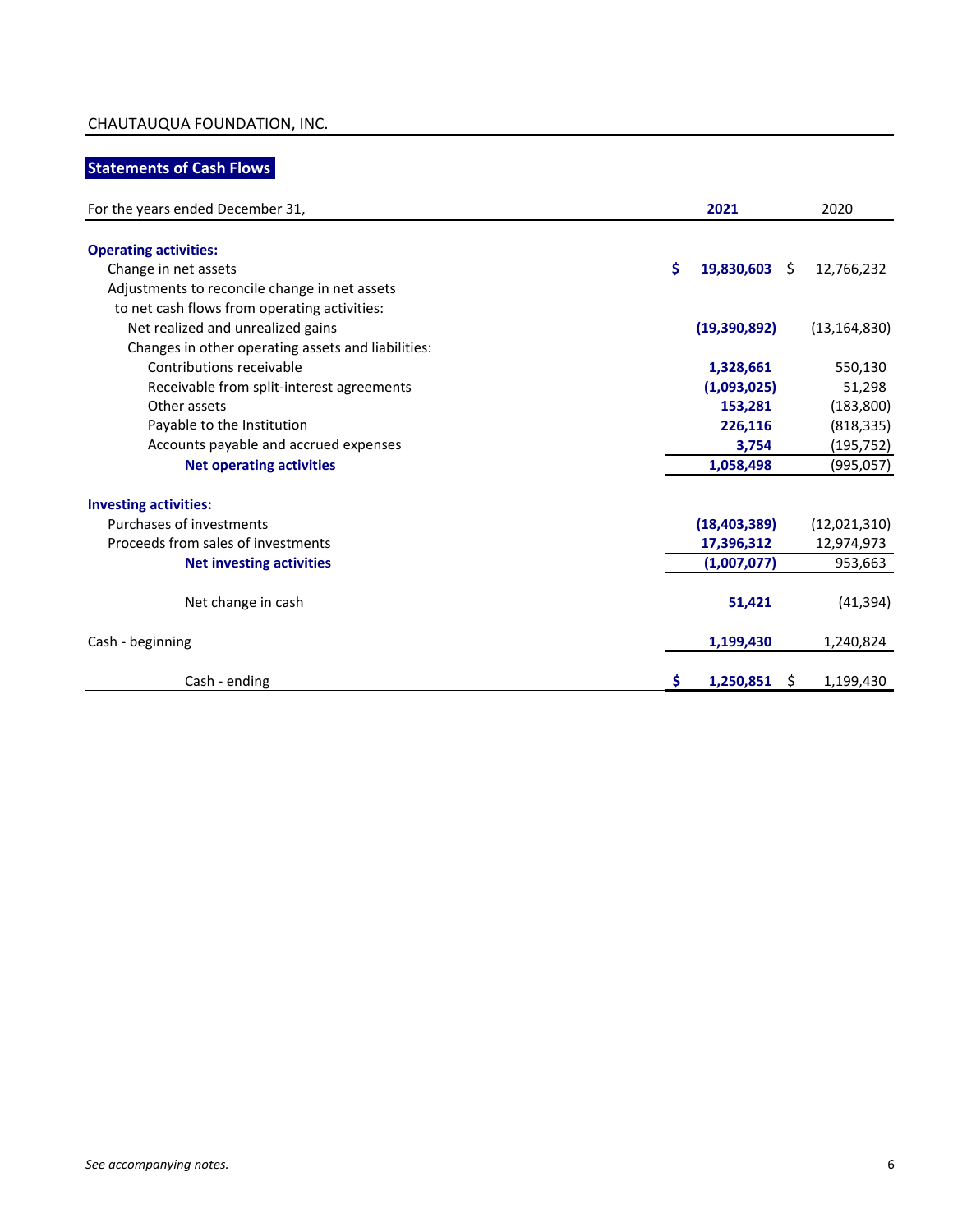### **Notes to Financial Statements**

#### **1. Summary of Significant Accounting Policies:**

#### **Organization and Purpose**

Chautauqua Foundation, Inc. (the Foundation) was established in 1937. The Foundation exists to support Chautauqua Institution (the Institution) through the preservation, the appropriate use, and the growth of endowment funds. The Institution recognizes its beneficial interest in the net assets of the Foundation in its separate financial statements.

#### **Subsequent Events**

The Foundation has evaluated events and transactions for potential recognition or disclosure through April 7, 2022, the date the financial statements were available to be issued.

#### **Tax Status**

The Foundation is a 501(c)(3) corporation exempt from income taxes under Section 501(a) of the Internal Revenue Code.

#### **Cash**

At various times, cash in financial institutions may exceed federally insured limits and subject the Foundation to concentrations of credit risk.

### **Contributions**

Contributions, including unconditional promises to give, are reported at fair value at the date received. Gifts are reported as restricted support if they are received with donor stipulations that limit their use. When a donor restriction expires, net assets with donor restrictions are reclassified to net assets without donor restrictions and reported in the statements of activities as net assets released from restrictions.

Contributions that are expected to be collected in future years are recorded at net realizable value. The discounts on those amounts are computed using an interest rate applicable to the year in which the promise is received. Amortization of the discount is included in contributions revenue in the statements of activities.

Conditional promises to give to the Foundation are not recorded as revenue until such time as the conditions are substantially met, and totaled \$58,148,000 and \$41,155,000 at December 31, 2021 and 2020.

#### **Investments**

Investments are stated at estimated fair value. The fair value of marketable securities is determined by quoted prices in active markets. The Foundation uses net asset value (NAV) per share (or its equivalent) as a practical expedient to determine the fair value of investments that (i) do not have a readily determinable fair value predicated upon quoted prices in active markets, and (ii) have the attributes of an investment company or prepare their financial statements consistent with the measurement principles of an investment company (Note 8).

Investment securities are exposed to interest rate, market, and credit risks. Due to the level of risk associated with certain investment securities and the level of uncertainty related to changes in the value of investment securities, it is at least reasonably possible that changes in values in the near term could materially affect the amounts reported in the accompanying financial statements.

#### **Split-Interest Agreements**

The Foundation receives contributions in the form of splitinterest agreements which consist primarily of charitable remainder trusts and pooled life income funds. Pursuant to the agreements, assets are recorded at the present value of the estimated future benefits to be received based on the life expectancy of the income beneficiaries using an appropriate discount rate. Subsequent changes in value are recorded as change in value of split-interest agreements in the statements of activities. The value of underlying assets of the splitinterest agreements were approximately \$15,497,000 and \$11,221,000 at December 31, 2021 and 2020.

#### **Support to the Institution**

Distributions from the donor restricted endowment funds are made pursuant to the Foundation's spending policy guidelines and donor stipulations. All other distributions are made in accordance with donor restrictions and for purposes approved by the Foundation's Board.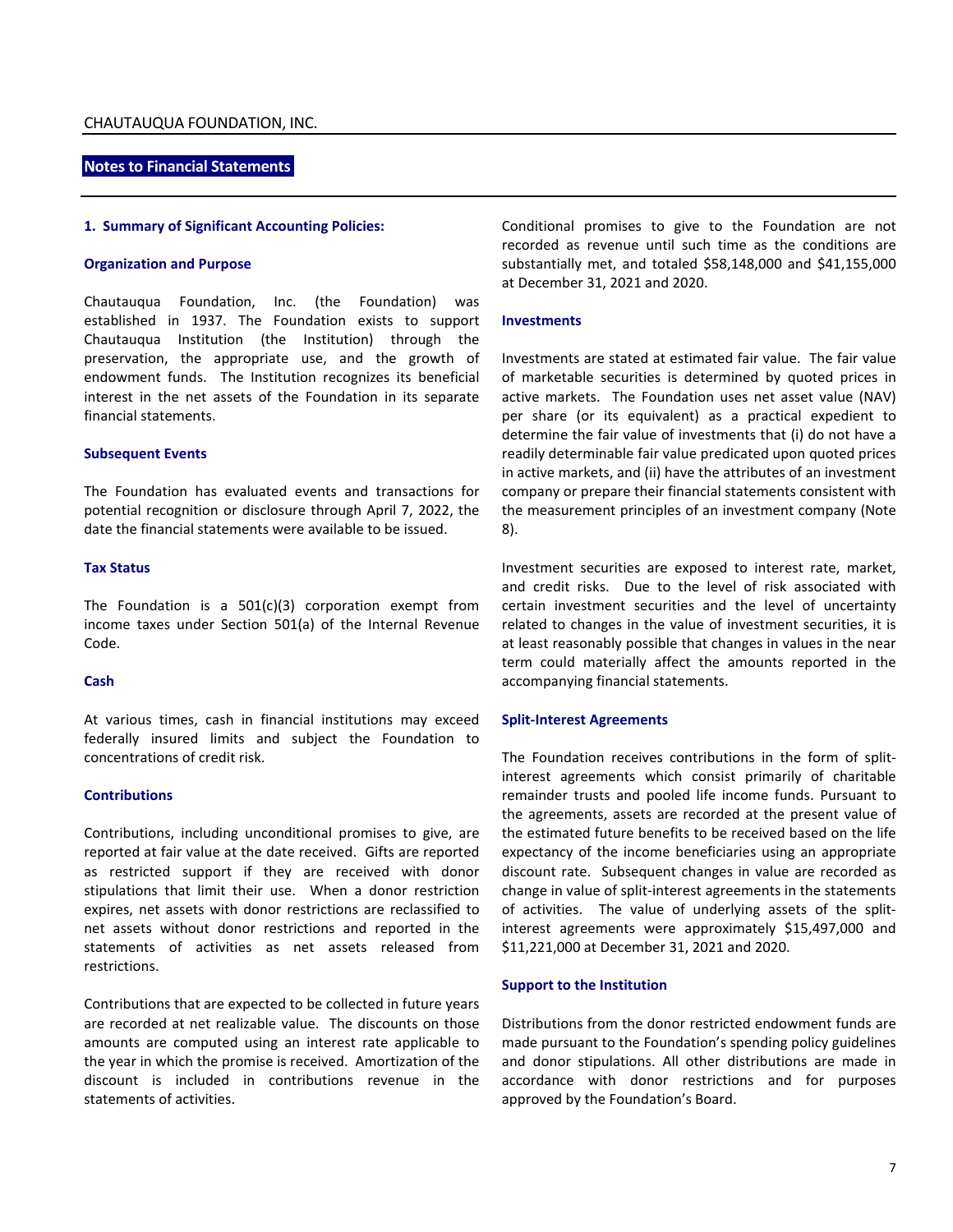## **Use of Estimates**

The preparation of financial statements in accordance with accounting principles generally accepted in the United States of America requires management to make estimates and assumptions that affect the amounts reported in the financial statements and accompanying notes. Actual results could differ from those estimates.

#### **2. Contributions Receivable:**

|                                 | 2021    |     | 2020      |
|---------------------------------|---------|-----|-----------|
| Gross unconditional promises to |         |     |           |
| give                            | 954.740 | - S | 2,345,235 |
| Less unamortized discount       | 13,060  |     | 74.894    |
|                                 | 941,680 |     | 2,270,341 |

Contributions receivable at December 31, 2021 are expected to be received over the periods shown below:

| Less than one year | 822,491 |
|--------------------|---------|
| One to five years  | 132,249 |
|                    | 954,740 |

## **3. Investments:**

|                       | Quoted<br><b>Prices in</b> |     |                  |      |              |
|-----------------------|----------------------------|-----|------------------|------|--------------|
|                       | <b>Active</b>              |     | <b>Net Asset</b> |      |              |
| <u> 2021</u>          | <b>Markets</b>             |     | <b>Value</b>     |      | <b>Total</b> |
| Cash                  | \$<br>1,033,962 \$         |     |                  | - \$ | 1,033,962    |
| Equities              | 53,073,948                 |     |                  |      | 53,073,948   |
| Fixed income          | 20,582,237                 |     |                  |      | 20,582,237   |
| Hedge fund            |                            |     | 21,206,070       |      | 21,206,070   |
| Private equity/credit |                            |     | 23,362,159       |      | 23,362,159   |
| Select equity         |                            |     | 14,603,565       |      | 14,603,565   |
|                       | \$<br>74,690,147           | \$. | 59,171,794 \$    |      | 133,861,941  |
|                       |                            |     |                  |      |              |
|                       | Quoted                     |     |                  |      |              |
|                       | Prices in                  |     |                  |      |              |
|                       | Active                     |     | <b>Net Asset</b> |      |              |
| 2020                  | Markets                    |     | Value            |      | Total        |
| Cash                  | \$<br>8,601,749 \$         |     |                  | - \$ | 8,601,749    |
| Equities              | 43,812,761                 |     |                  |      | 43,812,761   |
| Fixed income          | 19,374,000                 |     |                  |      | 19,374,000   |
| Hedge fund            |                            |     | 19,602,858       |      | 19,602,858   |
| Private equity/credit |                            |     | 13,265,707       |      | 13,265,707   |
| Select equity         |                            |     | 8,806,897        |      | 8,806,897    |
|                       | \$<br>71,788,510           | \$  | 41,675,462       | \$   | 113,463,972  |

Investment activity reported in the statements of activities is as follows for the years ended December 31:

| 2021                                                       |    | <b>Without</b><br>Donor<br><b>Restrictions</b> |    | <b>With Donor</b><br><b>Restrictions</b> |      | Total      |
|------------------------------------------------------------|----|------------------------------------------------|----|------------------------------------------|------|------------|
| Dividends and interest,<br>net<br>Net realized and         | \$ | 59.769                                         | S  | 947.298 \$                               |      | 1.007.067  |
| unrealized gains                                           |    | 830,169                                        |    | 18,560,723                               |      | 19,390,892 |
|                                                            | Ś  | 889,938                                        | Ś. | 19,508,021 \$ 20,397,959                 |      |            |
| 2020<br>Dividends and interest,<br>net<br>Net realized and | \$ | 45.371                                         | \$ | 630,598                                  | - \$ | 675,969    |
| unrealized gains                                           |    | 571,582                                        |    | 12,593,248                               |      | 13,164,830 |
|                                                            | Ś  | 616,953                                        |    | \$13,223,846                             | Ś.   | 13,840,799 |

As of December 31, 2021, the Foundation has committed capital of approximately \$29,750,000 to private equity investments and the remaining obligation under these commitments totaled approximately \$12,379,000. These investments generally cannot be redeemed. Distributions from these investments are received as underlying investments are liquidated. At December 31, 2021, it is estimated the underlying assets will be liquidated over a period of approximately 5 to 15 years.

Liquidity of the Foundation's investments is as follows at December 31:

|                                 | 2021          |   | 2020        |
|---------------------------------|---------------|---|-------------|
| Redemption frequency:           |               |   |             |
| Daily                           | \$74,690,148  | Ś | 71,788,510  |
| Quarterly                       | 11,603,565    |   | 4,806,897   |
| Semi-annually                   | 21,206,070    |   | 19,602,858  |
| Quarterly after initial lock-up |               |   |             |
| period                          | 3,000,000     |   | 4,000,000   |
| Nonredeemable                   | 23,362,158    |   | 13,265,707  |
|                                 | \$133,861,941 |   | 113,463,972 |

### **4. Transactions with the Institution:**

Distributions to the Institution primarily consists of appropriations from donor restricted endowment funds where the underlying restriction has been met and for purposes approved by the Foundation's Board. Other transactions include reimbursements to the Institution for various personnel and administrative expenses and from time to time amounts due to and due from each entity based upon donor intent.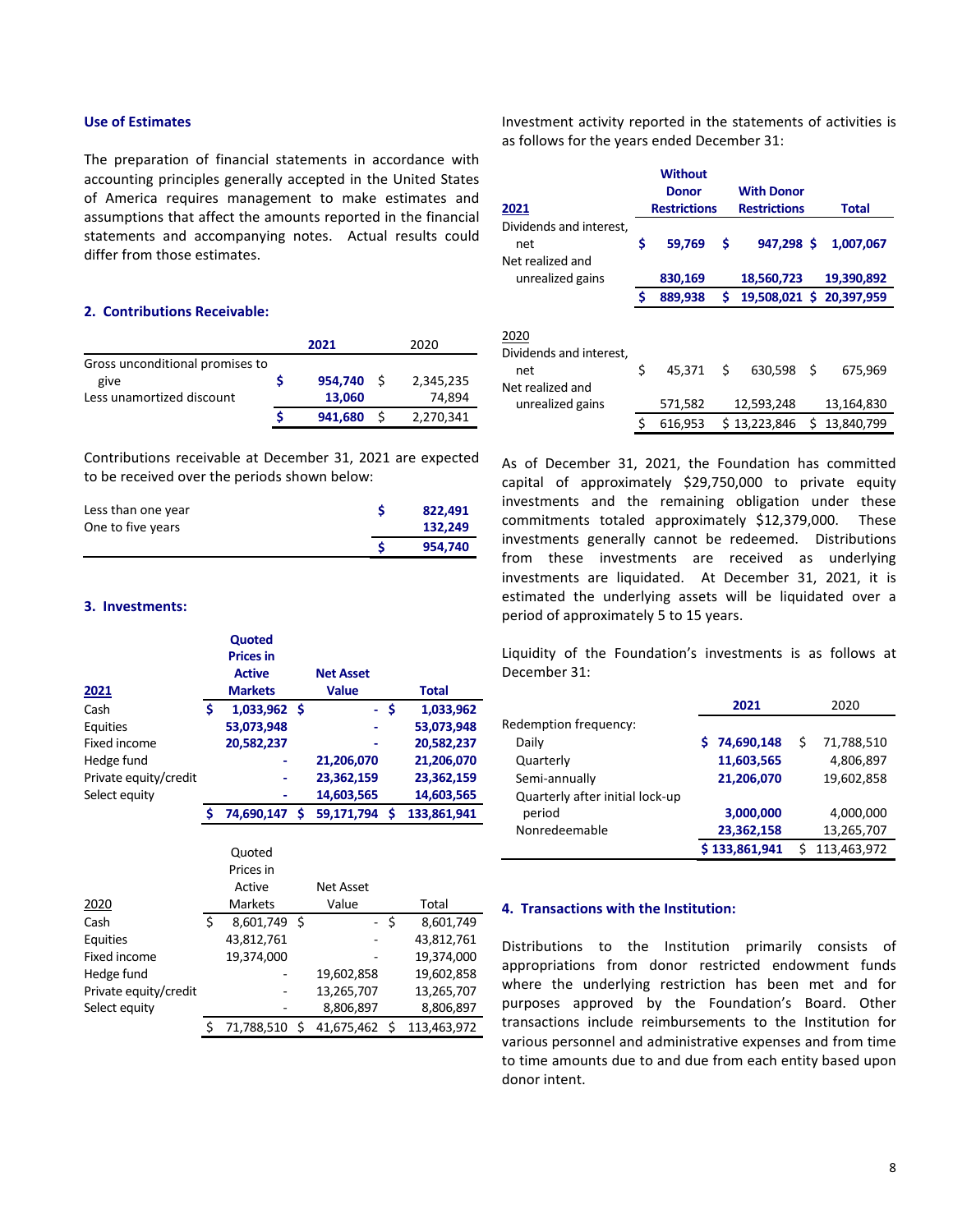Total amounts payable to the Institution is as follows at December 31:

|                          | 2021      | 2020      |
|--------------------------|-----------|-----------|
| Endowment direct support | 1,399,275 | 1,147,519 |
| Other                    | 28,753    | 54,393    |
|                          | 1,428,028 | 1,201,912 |

For the years ended December 31, 2021 and 2020, the Foundation agreed to reimburse the Institution in the amount of \$250,000 for certain administrative costs incurred on behalf of the Foundation.

In May 2016, the Foundation obtained a \$25,000,000 bank revolving credit note (the Note) with interest at the LIBOR flex rate plus 1% to facilitate financing the renovation of the Institution's amphitheater. The Note required the Foundation to maintain a minimum balance in marketable securities or cash of \$25,000,000. No amounts were outstanding at December 31, 2020 and the Note was closed in July 2021.

### **5. Net Assets:**

The Foundation's financial position and activities are reported according to two classes of net assets: net assets without donor restrictions and net assets with donor restrictions. Net assets with donor restrictions are those whose use has been limited by donors for a specified time period, purpose or to be maintained by the Foundation in perpetuity.

The composition of net assets without donor restrictions is as follows at December 31:

|                             | 2021      |    | 2020                   |
|-----------------------------|-----------|----|------------------------|
| Board-designated endowments | 5.860.050 | -S | 4.935.482              |
| Unrestricted gifts          | 1,025,596 |    | 1,043,764<br>5.979.246 |
|                             | 6,885,646 | -S |                        |

Net assets with donor restrictions that are purpose or time restricted are comprised of unappropriated endowment gains and restricted gifts as follows:

|                                | 2021         | 2020         |
|--------------------------------|--------------|--------------|
| Gains - specified endowments   | \$31,653,200 | \$19.989.741 |
| Gains - unspecified endowments | 9,318,108    | 5,829,304    |
| Other restricted gifts         | 291.550      | 310.025      |
|                                | \$41,262,858 | \$26,129,070 |

Net assets with donor restrictions that represent the accumulated principal of endowment gifts that have been restricted by donors to be maintained by the Foundation in perpetuity are comprised of the following endowment gift categories at December 31:

|                        | 2021                            | 2020       |
|------------------------|---------------------------------|------------|
| Specified endowments   | 67,589,882 \$ 65,150,562        |            |
| Unspecified endowments | 24.495.960                      | 23,144,865 |
|                        | <b>92,085,842</b> \$ 88,295,427 |            |

From time to time, the fair value of assets associated with individual donor-restricted endowment funds may fall below the level the donor requires the Foundation to retain as a fund of perpetual duration. The Foundation permits spending from underwater endowment funds unless otherwise precluded by donor intent or relevant laws.

#### **6. Retirement Plan:**

The Foundation participates in a 403(b) retirement plan for substantially all employees, subject to plan conditions. The Foundation contributes 10% of the employee's gross pay each year. Funded contributions and costs totaled approximately \$22,000 and \$15,000 for the years ended December 31, 2021 and 2020.

#### **7. Financial Assets Available for Operating Purposes:**

The Foundation obtains financial assets primarily through contributions and investment income. The financial assets are acquired throughout the year to help meet the Foundation's cash needs to provide support to the Institution and for general expenditures in accordance with the Foundation's spending policy.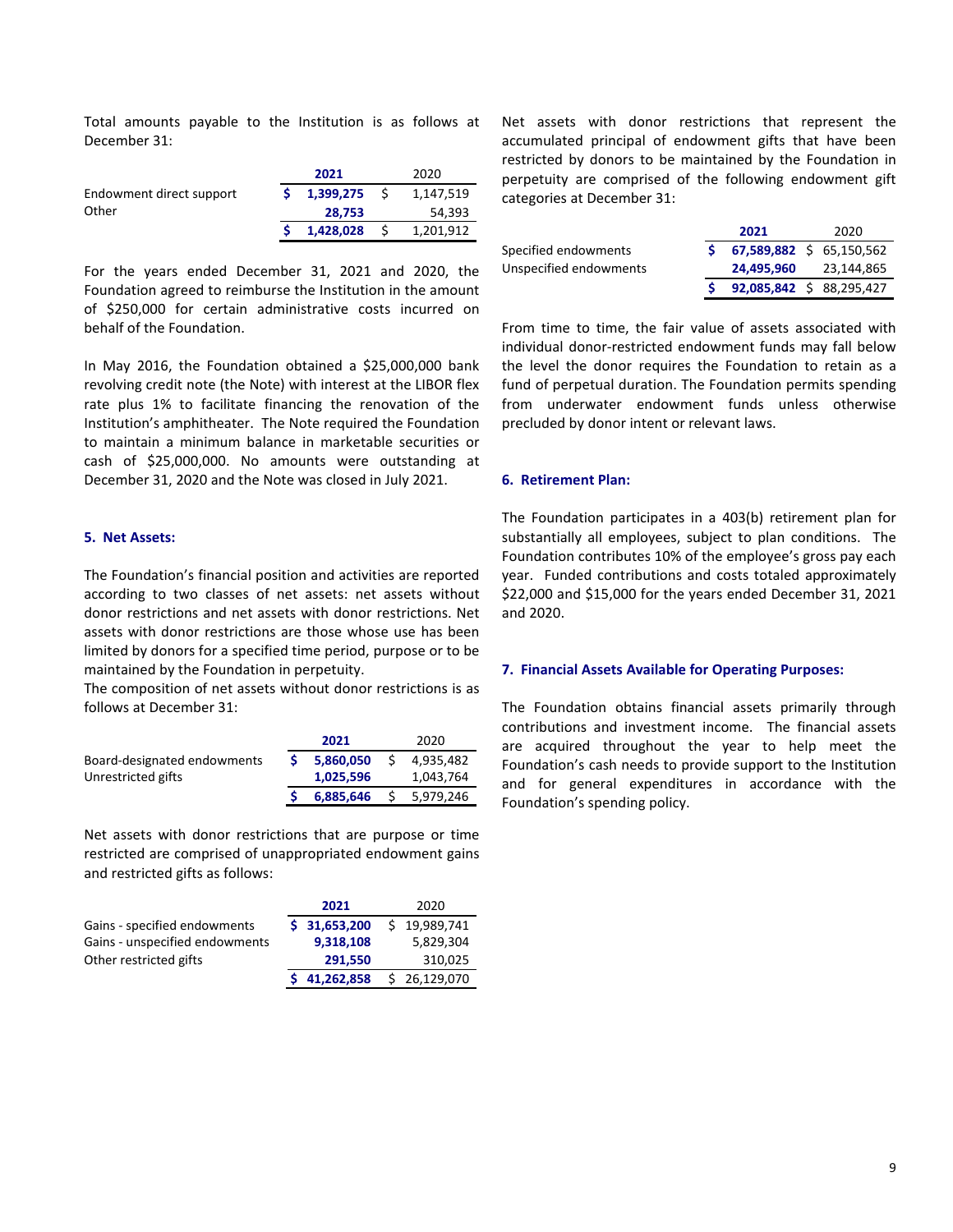### **8. Endowment Assets:**

The Foundation's endowment assets are comprised of board-designated endowments and donor restricted endowments to be held in perpetuity. The Foundation has adopted investment and spending policies for endowment assets that attempt to provide returns sufficient to address the purposes of the assets over the long term. According to the Foundation's spending policy for support to the Institution, as well as general and administrative expenses, total spending should range from 3% to 6.5% of the beginning of year market value of the Foundation's endowment investment assets. Distributions from the boarddesignated endowment funds are made at the discretion of the Foundation's Board.

The Foundation's Board has interpreted the New York Prudent Management of Institutional Funds Act (NYPMIFA) as requiring the preservation of the fair value of the original gift as of the gift date of donor endowment funds, absent explicit donor stipulations to the contrary. As a result of this interpretation, the Foundation classifies as net assets with donor restrictions (a) the original value of gifts donated to be maintained in perpetuity, (b) the original value of subsequent gifts to the endowment fund, and (c) accumulations to the endowment fund made in accordance with the direction of a donor gift instrument at the time the accumulation is added to the fund. In accordance with NYPMIFA, the Foundation considers the following factors to appropriate or accumulate donor restricted endowment funds:

- Duration and preservation of the fund
- Purposes of the Foundation and the fund
- General economic conditions
- Possible effects of inflation and deflation
- Expected total return from income and appreciation of investments
- Other Foundation resources
- Where appropriate and circumstances would otherwise warrant, alternatives to expenditure of the endowment fund, giving due consideration to the effect that such alternatives may have on the Foundation
- Investment policy of the Foundation

Investment activity is allocated among the endowment assets based upon their proportionate share of the investment portfolio. Investment activity related to the board-designated endowment is shown as an increase (decrease) in net assets without donor restrictions. Investment income related to the donor-restricted endowments is reported as an increase (decrease) to net assets with donor restrictions until appropriated in accordance with the Foundation's spending policy.

The Foundation's endowment investment assets activity is as follows for the years ended December 31:

| <b>Without Donor</b><br><b>Restrictions</b><br><b>Board-</b><br>2021<br><b>Designated</b>                       |    | <b>With Donor Restrictions</b><br><b>Unappropriated</b><br><b>Accumulated</b><br><b>Principal</b><br><b>Earnings</b> |    |                                                    |    |                                      | <b>Total</b> |                                                                   |
|-----------------------------------------------------------------------------------------------------------------|----|----------------------------------------------------------------------------------------------------------------------|----|----------------------------------------------------|----|--------------------------------------|--------------|-------------------------------------------------------------------|
| Endowment assets – beginning of year<br>Investment income<br>Contributions<br>Other adjustments<br>Appropriated | Ŝ. | 4,935,482<br>902,188<br>240,880<br>5,350<br>(223, 850)                                                               | Ś  | 25,819,045<br>19,510,033<br>487,939<br>(4,845,709) | Ŝ. | 81,892,878<br>4,525,443<br>(500,000) | \$.          | 112,647,405<br>20,412,221<br>4,766,323<br>(6, 711)<br>(5,069,559) |
| Endowment assets $-$ end of year                                                                                | Ŝ  | 5,860,050                                                                                                            | Ś. | 40,971,308                                         |    | 85,918,321                           | S.           | 132,749,679                                                       |
| 2020                                                                                                            |    |                                                                                                                      |    |                                                    |    |                                      |              |                                                                   |
| Endowment assets – beginning of year                                                                            | \$ | 3,706,438                                                                                                            | \$ | 17,055,631                                         | Ŝ. | 78,554,552                           | \$           | 99,316,621                                                        |
| Investment income                                                                                               |    | 563,884                                                                                                              |    | 13,222,566                                         |    |                                      |              | 13,786,450                                                        |
| Contributions                                                                                                   |    | 855,236                                                                                                              |    |                                                    |    | 3,338,326                            |              | 4,193,562                                                         |
| Other adjustments                                                                                               |    |                                                                                                                      |    | 408,445                                            |    |                                      |              | 408,445                                                           |
| Appropriated                                                                                                    |    | (190,076)                                                                                                            |    | (4,867,597)                                        |    |                                      |              | (5,057,673)                                                       |
| Endowment assets $-$ end of year                                                                                |    | 4,935,482                                                                                                            | \$ | 25,819,045                                         |    | 81,892,878                           | \$           | 112,647,405                                                       |